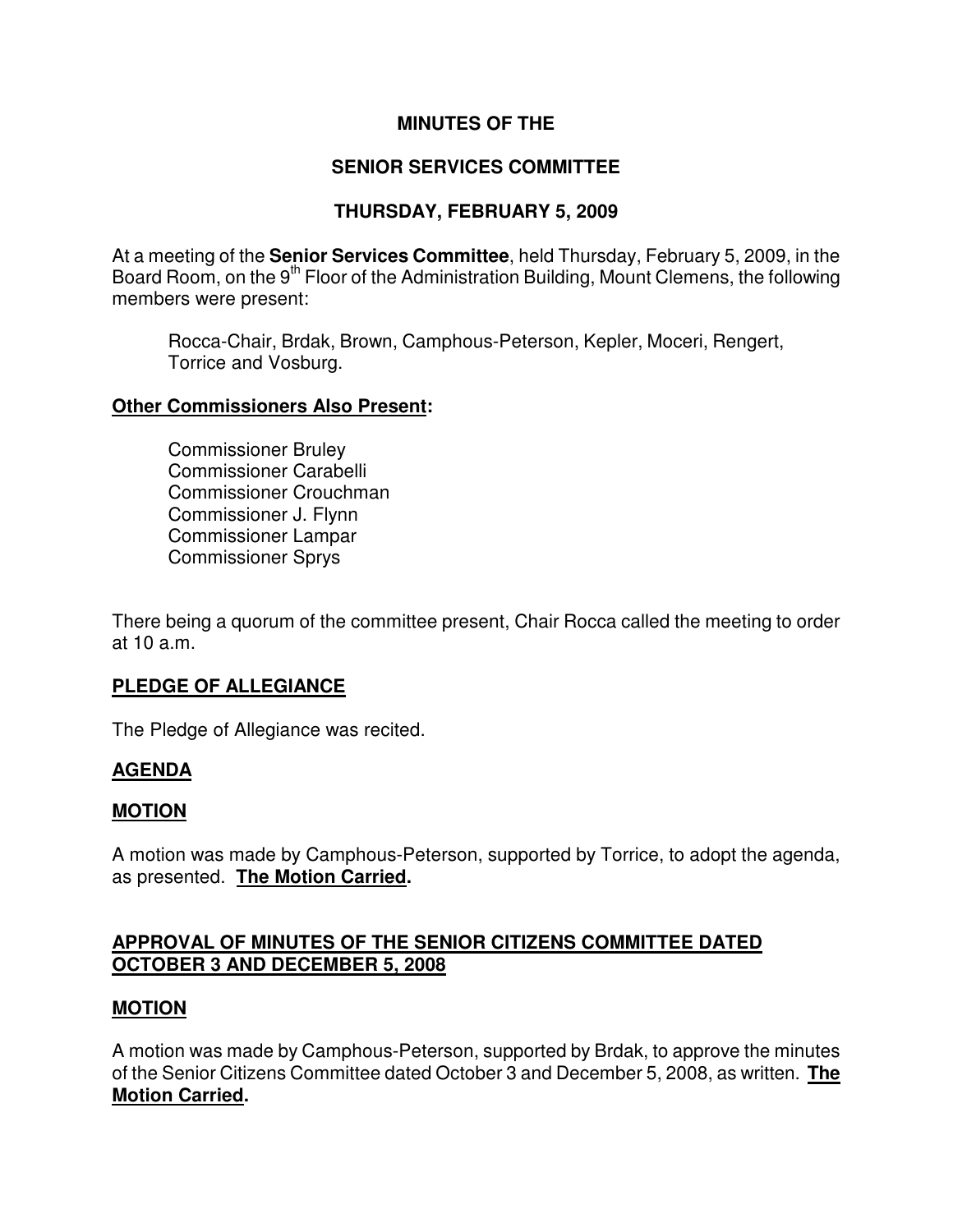## **REPORT FROM AREA AGENCY ON AGING 1-B**

#### **MOTION**

A motion was made by Camphous-Peterson, supported by Torrice, to receive and file the report from Area Agency on Aging 1-B.

Ms. Kristin Wilson, Community Planner, Area Agency on Aging (AAA) 1-B gave a verbal presentation which consisted of an overview of the AAA 1-B and the services they offer. She brought two handouts which consisted of their general brochure and Access newsletter.

The following commissioners spoke: Vosburg and Chair Rocca.

Chair Rocca called for a vote on the motion and **The Motion Carried.** 

### **PRESENTATION ON INTRODUCTION TO SENIOR SERVICES**

#### **MOTION**

A motion was made by Camphous-Peterson, supported by Rengert, to receive and file the PowerPoint presentation on Introduction to Senior Services.

Due to technical difficulty, the committee moved on to agenda item #9, Senior Services Department Director's Report.

#### **SENIOR SERVICES DEPARTMENT DIRECTOR'S REPORT**

Ms. Willis gave an overview of her report. During her overview, she incorporated the PowerPoint presentation on Introduction to Senior Services.

#### **MOTION**

A motion was made by Brown, supported by Moceri, to receive and file the Senior Services Department Director's Report.

Chair Rocca informed committee members that she had invited Mr. Tom Hartwig from Senior Services Legal Assistance Program to attend this meeting to answer any questions that commissioners might have to ask him.

The following commissioners spoke: Vosburg, Brdak, Brown, Rengert, J. Flynn and Chair Rocca.